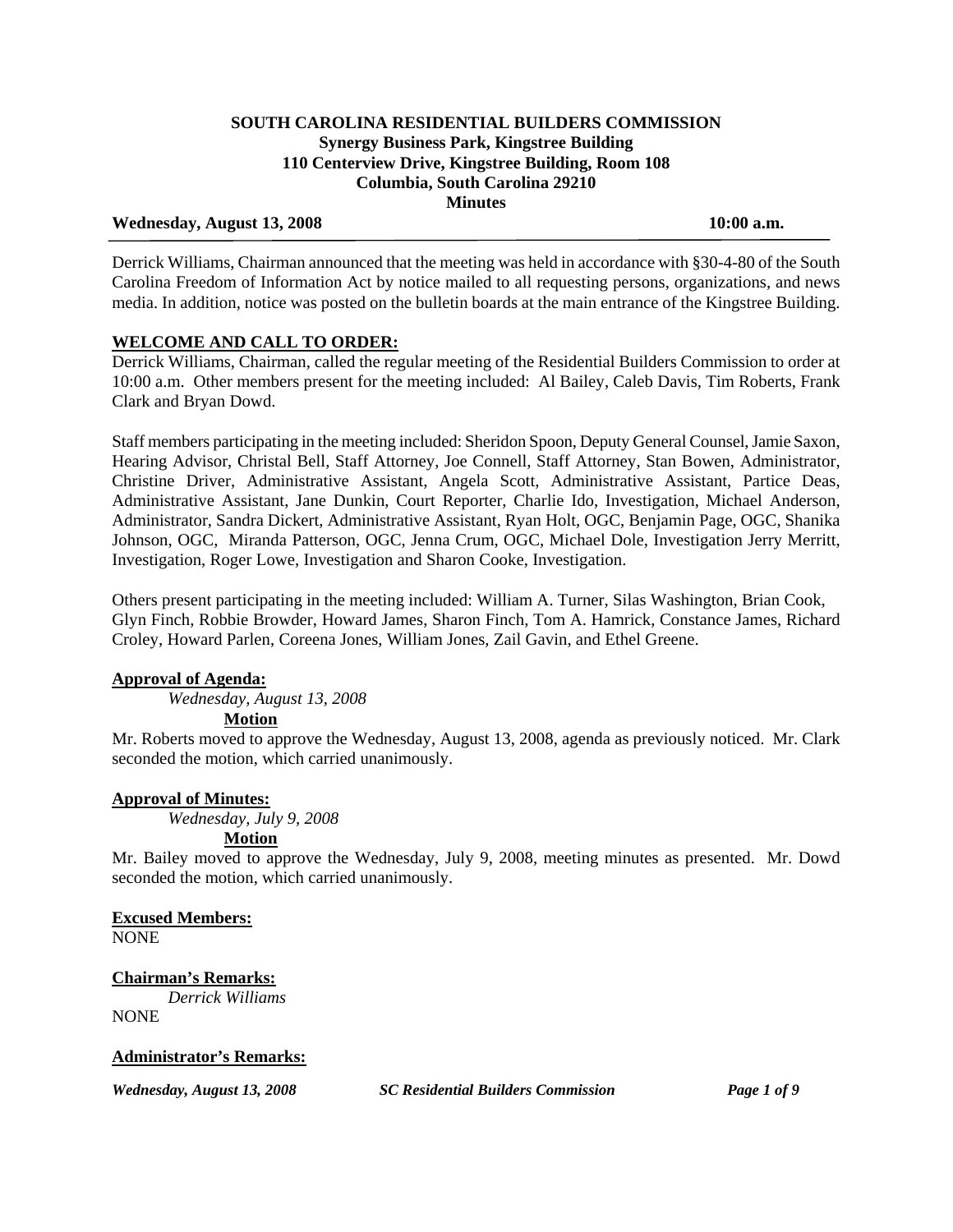#### Wednesday, August 13, 2008 10:00 a.m.

#### *Stan Bowen*

Mr. Bowen informed the Commissioners that the Agenda and Minutes have been reformatted in preparation for the new Granicus System that will be implemented within the next year. The process will begin with the implementation of audio, followed by video webcast. The meeting agendas, minutes, documents and audio/video recordings will be automatically coordinated and cross-linked allowing instinctive web based search and retrieval of information. In addition, this allows staff to share information and streamline the agenda and minutes process.

### **Advisory Opinions:**

 *Sheridon Spoon* NONE

**Legislative Update:** NONE

**Old Business:** NONE

#### **New Business:**

#### **Recommendation of Investigation Review Committee: MOTION**

Mr. Davis made a motion, to approve the recommendations of the Investigative Review Committee. Mr. Bailey seconded the motion, which carried unanimously.

### **Administrative Hearing Officer's Recommendations for Citations: MOTION**

Mr. Bailey made a motion, to approve the citations against Mr. Anthony Huston. Mr. Steve Votta, Mr. Helio Sa and Mr. Charles Smith. Mr. Roberts seconded the motion, which carried unanimously.

### **Appeal of Hearing Officer's Recommendations for Citations:**

# *Mr. Ronald Owens*

Staff received a request from Mr. Ronald Owens appealing the Hearing Officer's recommendation for a citation.

Mr. Owens appeared before the Commission and offered the following testimony.

Mr. Owens was sworn in by Mrs. Jan Dunkin. Mr. Owens waived his right to counsel. Mr. Owens testified that he was appealing the citation because he was not working outside the scope of his license and the fine

*Wednesday, August 13, 2008 SC Residential Builders Commission Page 2 of 9*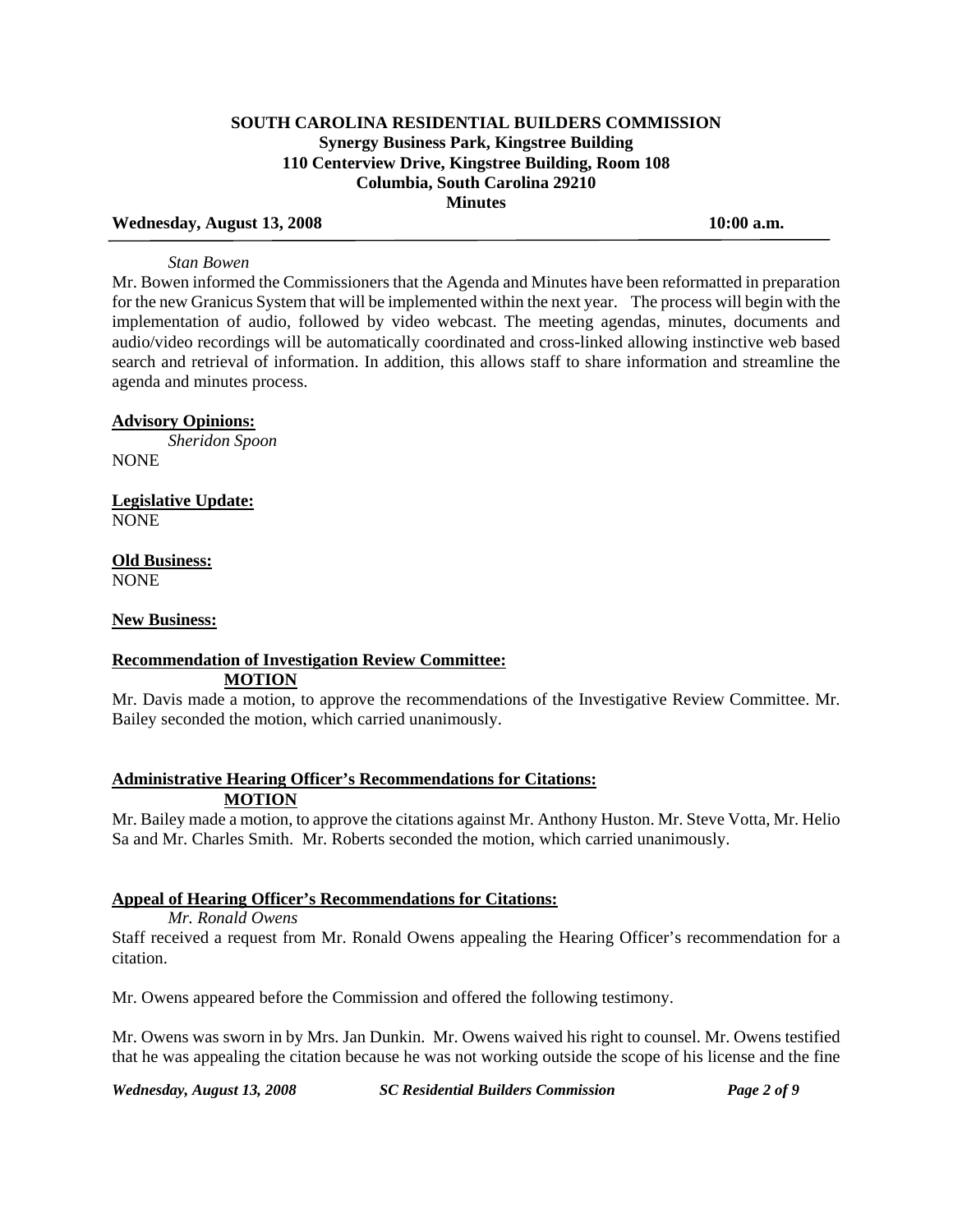### Wednesday, August 13, 2008 10:00 a.m.

was too excessive.

#### **MOTION**

Mr. Bailey made a motion, to approve the recommendations of the Administrative Hearing Officer. Mr. Dowd seconded the motion, which carried unanimously.

### *Mrs. Coreena Jones*

Staff received a request from Mrs. Coreena Jones appealing the Hearing Officer's recommendation for a citation.

Mrs. Jones and Mr. William Jones appeared before the Commission and offered the following testimony.

Mrs. Coreena Jones and Mr. William Jones were sworn in by Mrs. Jan Dunkin. Mrs. Jones waived her right to counsel. Mrs. Jones testified that she was appealing the citation because she did not understand why she received a citation and fine. She was trying to assist a friend who had limited funds, build a porch on the back of her home.

Mr. William Jones testified that they did not make any money on this particular project. All monies were refunded to the homeowner once they could not satisfy her.

#### **MOTION**

Mr. Bailey made a motion, to approve the recommendation of the Administrative Hearing Officer and the fine was reduced to Two Hundred Fifty (\$250) Dollars. Mr. Davis seconded the motion, which carried unanimously.

#### **Appeal of Hearing Officer's Recommendation for Bond Claim:**

*Mr. John Dwyer* 

Mr. Dwyer was not present, but requested to appear before the Commission to appeal the Hearing Officer's Recommendation for a bond claim.

#### **MOTION**

Mr. Davis made a motion, to approve the recommendation of the Administrative Hearing Officer. Mr. Clark seconded the motion, which carried unanimously.

#### **Application Review:**

*Mr. Jeffrey A. Ogle* 

Mr. Ogle did not appear at this meeting, case was continued until Wednesday, September 10, 2008.

*Wednesday, August 13, 2008 SC Residential Builders Commission Page 3 of 9*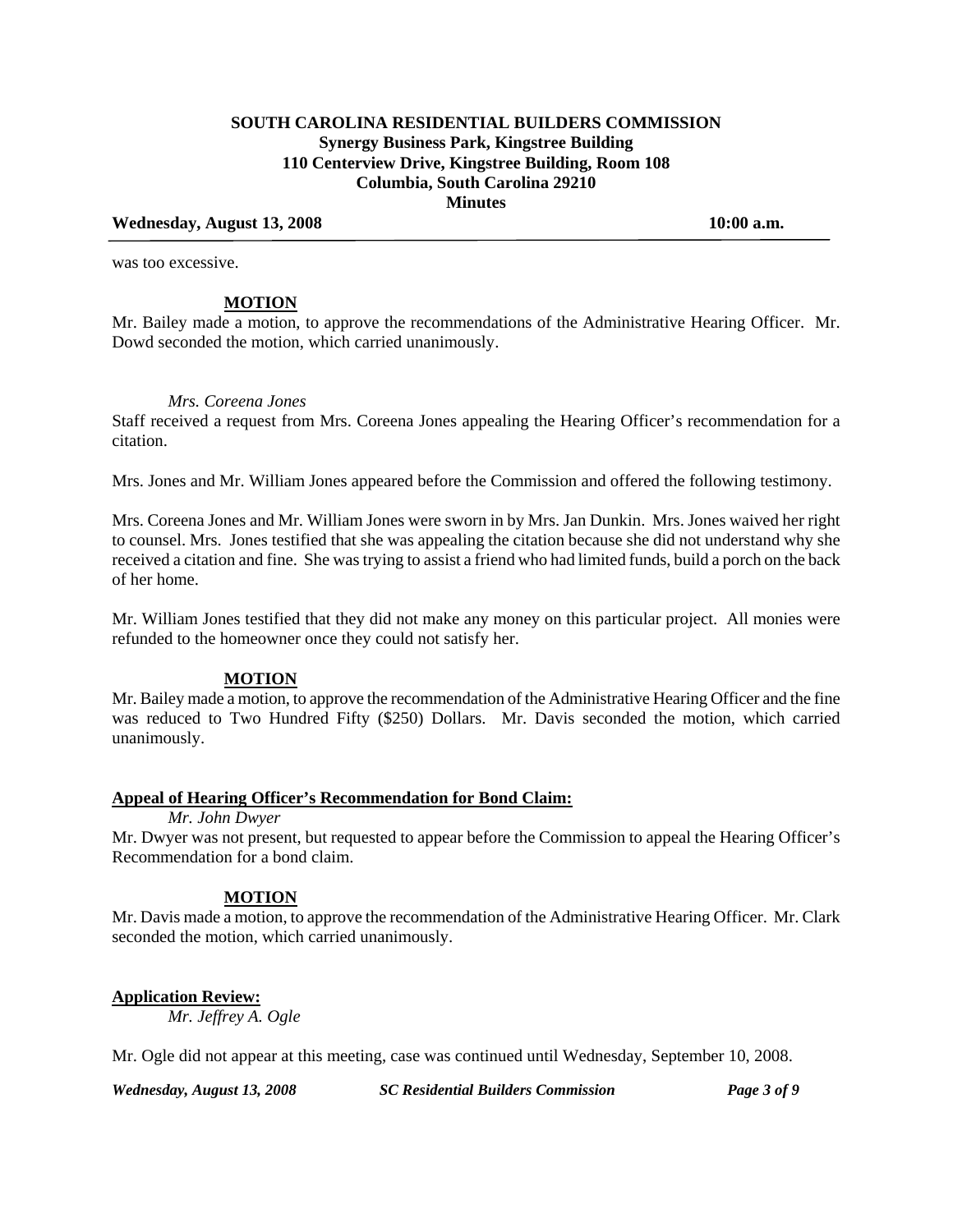### Wednesday, August 13, 2008 10:00 a.m.

### *Mr. John Poore*

Mr. Poore appeared before the Commission because he answered "yes" on his Residential Builders Renewal Application that there has been judgments, liens or claims filed against him or business entities that he has been associated with within the past five (5) years. Due to Mr. Poore's answer the application could not be processed in a routine manner by staff.

Mr. Poore appeared before the Commission and offered the following testimony.

Mr. Poore testified that he submitted a letter to staff explaining the liens filed against him. He has been in the homebuilding business for over thirty (30) years, and has faced some difficult conditions. He intends to get the debts settled.

# *(This proceeding was recorded by a court reporter in order to produce a verbatim transcript if requested in accordance with the law.)*

# **MOTION**

Mr. Dowd made a motion, to approve Mr. Poore's Residential Builders License, once he furnish staff with legal documentation that payment arrangements has been made to satisfy all the liens and judgments. Mr. Davis seconded the motion, which carried unanimously.

# *Mr. William Turner*

Mr. Turner appeared before the Commission because he answered "yes" on his Residential Builders Renewal Application that there has been judgments, liens or claims filed against him or business entities that he has been associated with within the past five (5) years. Due to Mr. Turner's answer the application could not be processed in a routine manner by staff.

Mr. Turner appeared before the Commission and offered the following testimony.

Mr. Turner testified that he has approximately Twenty-Two (22) judgments filed against him in South Carolina. He is working with all the customers and trying to make arrangements to get them resolved.

*(This proceeding was recorded by a court reporter in order to produce a verbatim transcript if requested in accordance with the law.)* 

# **MOTION**

Mr. Davis made a motion, to approve Mr. Turner's Residential Builders License, once he furnish staff with legal documentation that payment arrangements has been made to satisfy all the liens and judgments. Mr. Clark seconded the motion, which carried unanimously.

*Wednesday, August 13, 2008 SC Residential Builders Commission Page 4 of 9*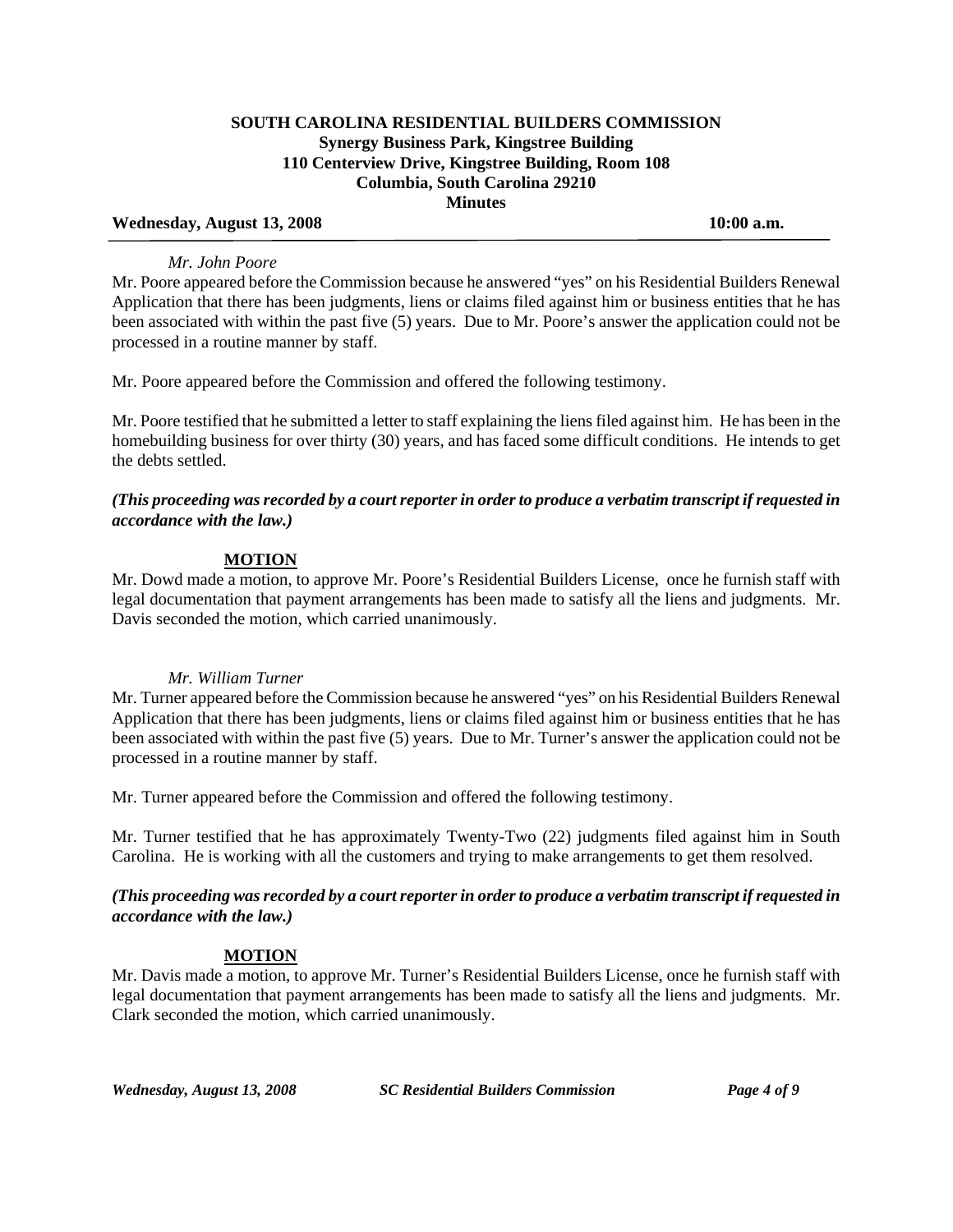### Wednesday, August 13, 2008 10:00 a.m.

### *Mr. Richard Croley*

Mr. Croley appeared before the Commission because he answered "yes" on his Residential Builders Renewal Application that there has been judgments, liens or claims filed against him or business entities that he has been associated with within the past five (5) years. Due to Mr. Croley's answer the application could not be processed in a routine manner by staff.

Mr. Croley appeared before the Commission and offered the following testimony.

Mr. Croley testified that he has several judgments filed against him since 2004. Several of the liens have been satisfied and he has consulted an attorney concerning bankruptcy. Currently he is making payment arrangements to satisfy the other liens.

# *(This proceeding was recorded by a court reporter in order to produce a verbatim transcript if requested in accordance with the law.)*

# **MOTION**

Mr. Davis made a motion, to approve Mr. Croley's Residential Builders License, once he furnish staff with legal documentation that payment arrangements has been made to satisfy all the liens and judgments. Mr. Dowd seconded the motion, which carried unanimously.

#### **Reinstatements:**

 *Mr. Howard Charpia* 

Mr. Charpia appeared before the Commission on Wednesday, July 9, 2008, and Mr. Bailey recused himself from participating and voting on this matter. Following Mr. Bailey's recusal, there were not enough members present to constitute a quorum to hear the case. Therefore, the involved parties in the case asked that the hearing be continued until Wednesday, August 13, 2008.

Mr. Charpia appeared before the Commission because he answered "yes" on his Residential Builders Renewal Application that there has been judgments, liens or claims filed against him or business entities that he has been associated with within the past five (5) years. Due to Mr. Charpia's answer the application could not be processed in a routine manner by staff.

Mr. Bailey recused himself from participating and voting on this matter.

Mr. Charpia appeared before the Commission and offered the following testimony.

Mr. Charpia testified that there were judgments filed against him on August 5, 2004. These judgments entailed a Civil Trail in which judgment was obtained thru perjured testimony.

#### *(This proceeding was recorded by a court reporter in order to produce a verbatim transcript if requested in*

*Wednesday, August 13, 2008 SC Residential Builders Commission Page 5 of 9*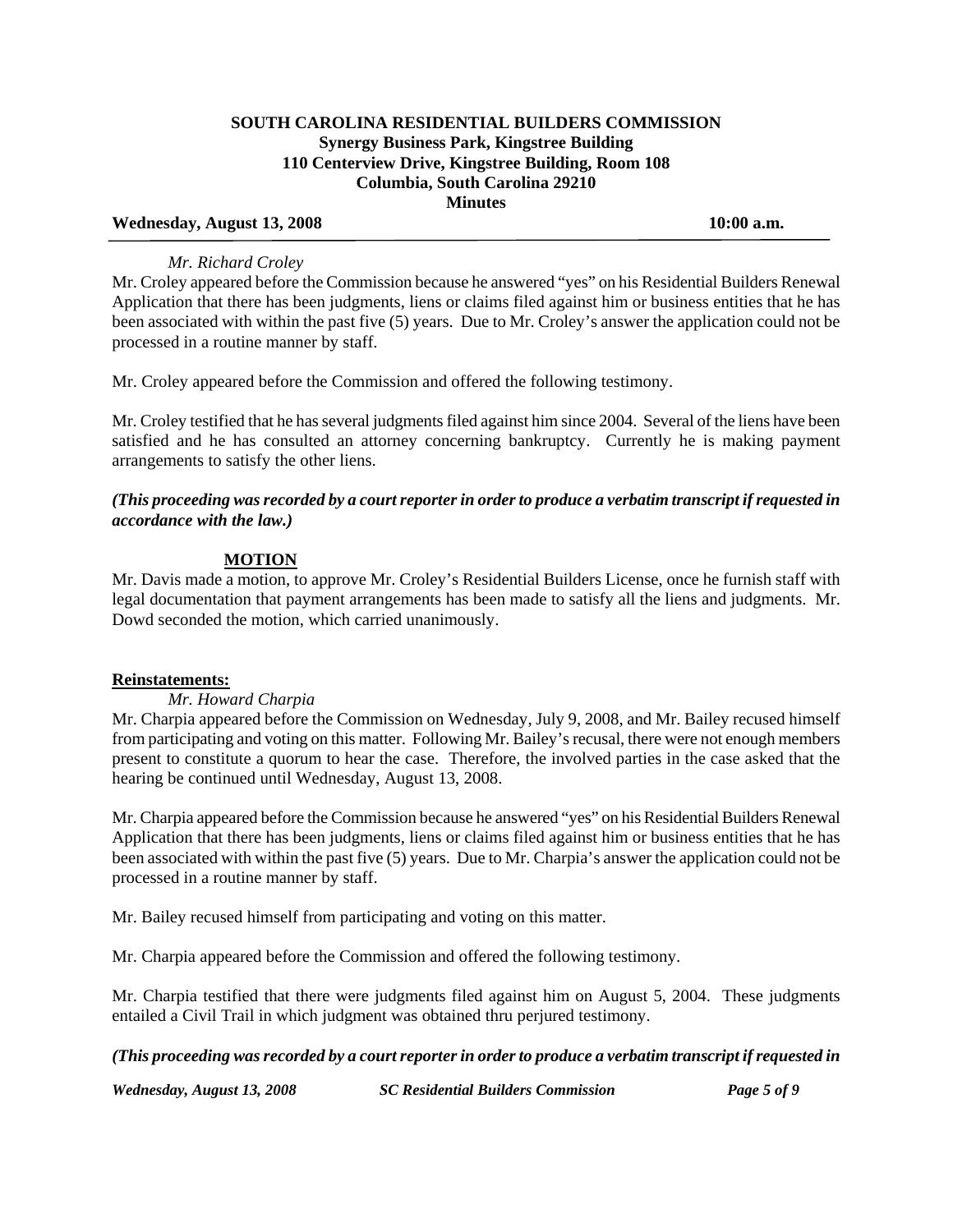### Wednesday, August 13, 2008 10:00 a.m.

*accordance with the law.)* 

### **MOTION**

Mr. Dowd moved to enter into executive session to seek legal advice on this matter. Mr. Roberts seconded the motion, which carried unanimously.

The Board returned to public session. Mr. Clark made a motion, to come out of executive session. Mr. Davis seconded the motion, which carried unanimously.

#### **MOTION**

Mr. Roberts made motion, to reinstate Mr. Charpia's Residential Builders License with a one year probationary status; at the end of one year if Mr. Charpia fails to provide documentation that the judgment is paid, his license will be suspended. Mr. Dowd seconded the motion, which carried unanimously.

### *Mr. James Foguth*

Mr. Foguth did not appear at this meeting, case was continued until Wednesday, September 10, 2008.

# *Mr. Robbie Browder*

Mr. Browder appeared but had to leave, case was continued until Wednesday, September 10, 2008.

# **Hearing Officer's Recommendations:**

Mr. Jamie Saxon was the hearing advisor  *Mr. Silas Washington Case #: 2005-823, 2006-275, 2007-79 and 2007-292* 

Mr. Joe Connell briefed the Commission regarding the Hearing Officer's Recommendations in regard to Case #: 2005-823, 2006-275, 2007-79 and 2007-292.

Mr. Silas Washington was present but had to leave and was represented by Mr. Jake Moore, Esquire.

Mr. Moore stated that the Hearing Officer's recommendations were fair with the exception of the fine of Three Thousand (\$3000) Dollars. The fine of Three Thousand (\$3000) Dollars was not necessary and would only make it harder for Mr. Washington to settle the judgments filed against him.

*(This proceeding was recorded by a court reporter in order to produce a verbatim transcript if requested in* 

*Wednesday, August 13, 2008 SC Residential Builders Commission Page 6 of 9*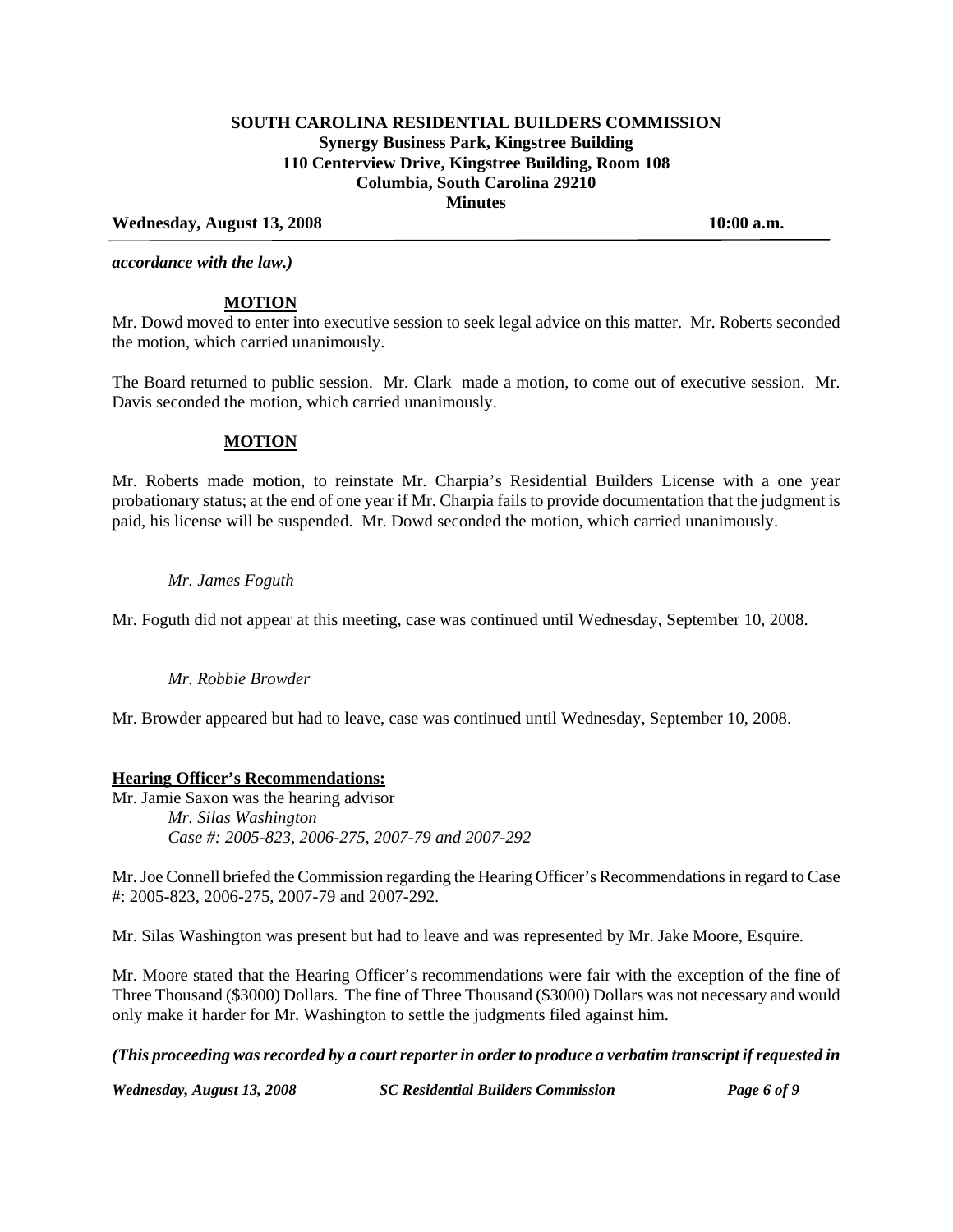#### Wednesday, August 13, 2008 10:00 a.m.

*accordance with the law.)* 

### **MOTION**

Mr. Dowd moved to enter into executive session to seek legal advice on this matter. Mr. Clark seconded the motion, which carried unanimously.

The Board returned to public session. Mr. Davis made a motion, to come out of executive session. Mr. Roberts seconded the motion, which carried unanimously.

### **MOTION**

Mr. Bailey made a motion, to permanently revoke Mr. Washington's Residential Builder's License and Mr. Washington shall pay a fine of Three Thousand (\$3000) Dollars. Mr. Davis seconded the motion, which carried unanimously.

# *Mr. Ronualdo Luat*

 *Case #: 2007-303*

Mr. Christal Bell briefed the Commission regarding the Hearing Officer's recommendations in regard to Case #: 2007-303.

Mr. Luat appeared and stated that he concurred with the Hearing Officer's recommendation with the exception of ninety day suspension of his license.

Mr. Tom Hamrick appeared before the Commission and stated that Mr. Luat has caused a financial burden on him and his family.

*(This proceeding was recorded by a court reporter in order to produce a verbatim transcript if requested in accordance with the law.)* 

#### **MOTION**

Mr. Davis made a motion, to revoke Mr. Luat's Residential Builder's License and Mr. Luat shall pay a fine of Five Thousand (\$5000) Dollars. Mr. Tom Hamrick was granted permission to file a claim against Mr. Luat's surety bond for Code deficiencies existing at the time of the inspection. Mr. Clark seconded the motion, which carried unanimously.

#### **Administrative Hearing:**

 *Mr. Zail Gavin* 

Mrs. Christal Bell briefed the Commission regarding the complaint against Mr. Zail Gavin for misconduct.

Mr. Gavin was present but had to leave. Mr. Gavin was represented by Mr. Jake Moore, Esquire. Mr. Moore informed the Commission that Mr. Gavin failed to disclose his criminal history at anytime during his period of registration with the Commission. He asked the Commission give Mr. Gavin a chance by not

*Wednesday, August 13, 2008 SC Residential Builders Commission Page 7 of 9*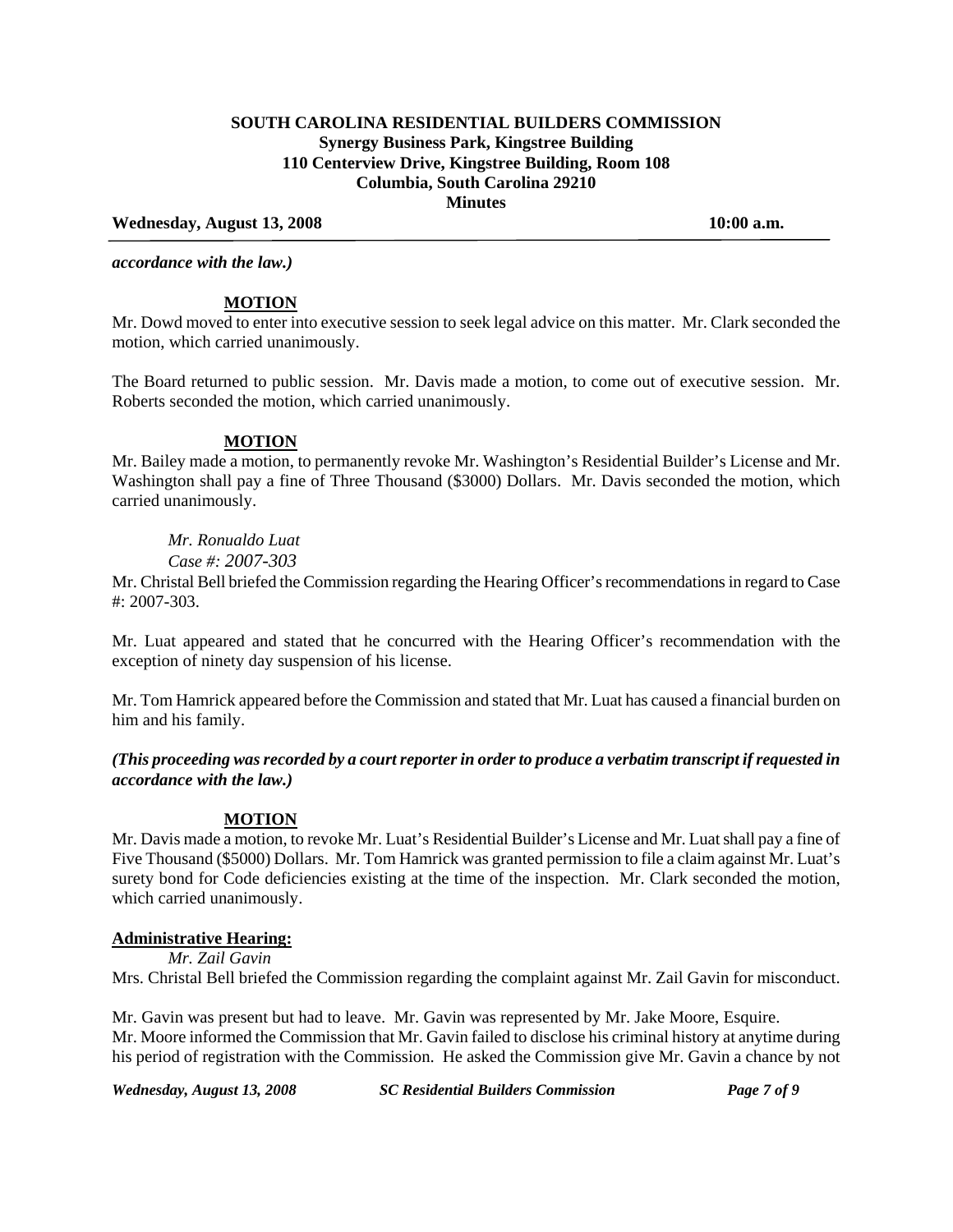### Wednesday, August 13, 2008 10:00 a.m.

revoking his license.

### *(This proceeding was recorded by a court reporter in order to produce a verbatim transcript if requested in accordance with the law.)*

# **MOTION**

Mr. Davis made a motion, to revoke Mr. Gavin's Residential Specialty Contractor's License. Mr. Clark seconded the motion, which carried unanimously.

### **Hearing Officer's Recommendations:**

 *St. William White* 

 *Case #: 2007-462* 

Mrs. Christal Bell briefed the Commission regarding the Hearing Officer's recommendations in regard to Case # 2007-462 against Mr. St. William White. Mrs. Bell requested that the Hearing Officer's recommendation be modified to the following:

- 1. The respondent license is stayed;
- 2. Fine of Two Thousand, Five Hundred (\$2,500) be suspended
- 3. Work must be completed within Sixty (60) days. If work is not completed within Sixty (60) days the suspension and fine will be imposed.

Mr. White and Mr. Finch appeared before the Commission and offered the following testimony*.* 

Mr. White and Mr. Finch testified that they concurred with Mrs. Bell.

# *(This proceeding was recorded by a court reporter in order to produce a verbatim transcript if requested in accordance with the law.)*

# **MOTION**

Mr. Davis made a motion, to approve the Hearing Officer's recommendations with the following condition.

- 1. Mr. White license is stayed
- 2. Fine of Two Thousand, Five Hundred (\$2,500) be suspended
- 3. Work must be completed within Sixty (60) days. If work is not completed within Sixty (60) days the suspension and fine will be imposed.

Mr. Roberts seconded the motion, which carried unanimously.

#### **Public Comments:**

NONE

#### **Date of Next Meeting**

 *Wednesday, September 10, 2008, Meeting Room 108* 

*Wednesday, August 13, 2008 SC Residential Builders Commission Page 8 of 9*